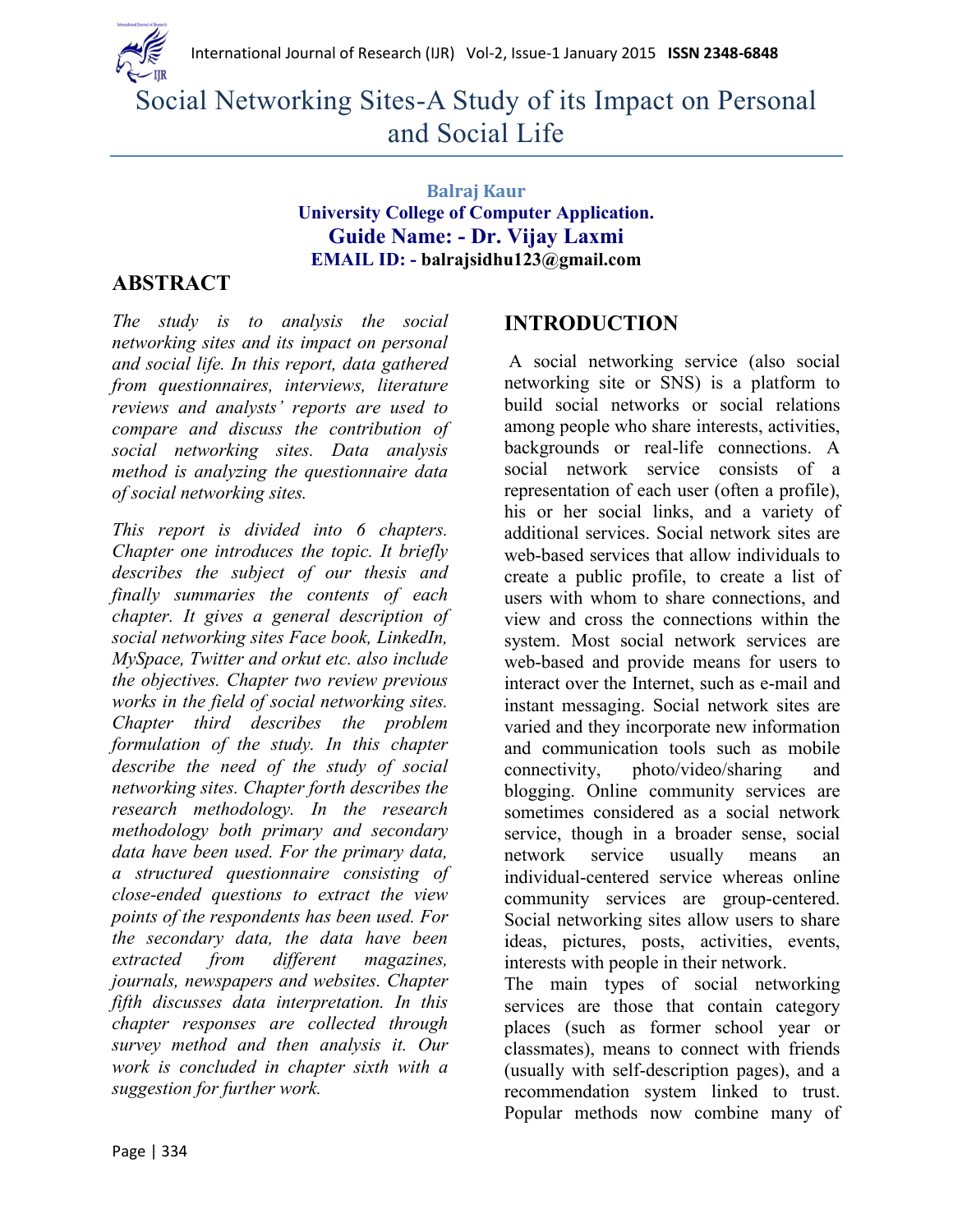

these, with American-based services such as Facebook, Google+, YouTube, LinkedIn, Instagram, Pinterest, Vine, Tumblr, and Twitter widely used worldwide; Nexopia in Canada; Badoo, Bebo, Vkontakte (Russia), Delphi, Draugiem.lv (Latvia), Hyves (The Netherlands), iWiW Hungary), Nasza-Klasa (Poland), Soup (Austria), Glocals in Switzerland, Skyrock, The Sphere, StudiVZ (Germany), Tagged, Tuenti (mostly in Spain), MySpace, Xanga and XING in parts of Europe; Hi5 and Orkut in South America and Central America; Mxit in Africa; Cyworld, Mixi, Orkut, Renren, Friendster, Sina Weibo and Wretch in Asia and the Pacific ISLANDS.

There have been attempts to standardize these services to avoid the need to duplicate entries of friends and interests (see the FOAF standard and the Open Source Initiative. A study reveals that India has recorded world's largest growth in terms of Social Media users in 2013. A 2013 survey found that 73% of U.S adults use social networking sites.

Over the years, social networking among college students has become more and more popular. It is a way to make connections, not only on campus, but with friends outside of school. Social networking is a way that helps many people feels as though they belong to a community. Due to the increased popularity of it, economists and professors are questioning whether grades of students are being affected by how much time is being spent on these sites (Choney, 2010). For the purpose of this study, social networking is defined as the use of Facebook, YouTube, blogs, Twitter, MySpace, or LinkedIn. With smart phones being able to access the internet and have applications of social networking, many are concerned about how smart phones with social networking applications will affect students" grades. Social networking became popular between 2004 and 2006, after Facebook and MySpace were created. A

social networking site is an online service, platform, or site that focuses on building and reflecting of social networks or social relations among people, who, for example, share interests and/or activities.

A social network service consists of a representation of each user (often a profile), his/her social links, and a variety of additional services. Most social network services are web-based and provide means for users to interact over the Internet, such as e-mail and instant messaging. Online community services are sometimes considered as a social network service, though in a broader sense, social network service usually means an individual-centered service whereas online community services are group-centered. Social networking sites allow users to share ideas, activities, events, and interests within their individual networks. The main types of social networking services are those that contain category places (such as former school year or classmates), means to connect with friends (usually with self-description pages), and a recommendation system linked to trust. Social networking companies continue developing their products, SNS applications are growing. Which are sometimes helpful?

The purpose of this research is to review the rising use of social Networks by people while on the job. The popularity of social networks and their increasing use in the workplace present some concerns for employers, but all indications are that employers cannot hope to prevent social network use during work hours. As an alternative to an attempt to prohibit their use, this research leads to the recommendation that Businesses make use of social networks instead. A possible use would be as a tool of communication between management and employees to ensure that employees are productive but not overworked. Another possible use is as marketing tools. Social networking is an interconnected system through which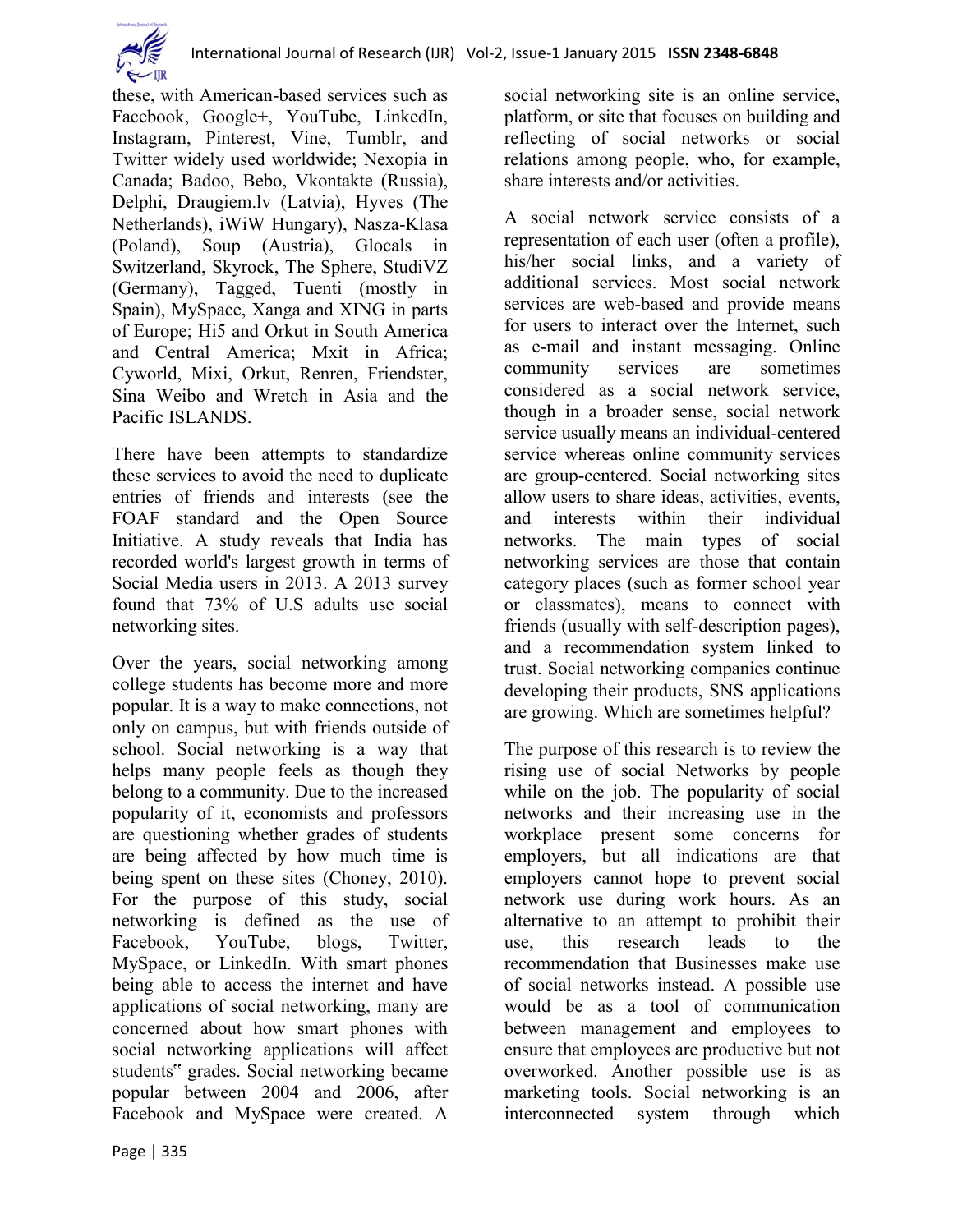

alliances are formed, help is obtained, information is transmitted, and actions taken to achieve certain results. If businesses need to work with social networking websites, as seems likely, they should have a policy on social networking in the workplace. This recommendation is based on the assumptions that use of social networking in the workplace continues to increase and that internet security will never be perfect in filtering personal or business information on social networks. The extent of this problem is ongoing and impossible to predict. There are four major social networking sites in common use.

### **1.1.1 FACEBOOK**

Facebook is the largest of the social networks, with more than 500 million active users. (For perspective, if Facebook was a country, it would rank third in population, just behind the People's Republic of China and India. That's roughly 190 million people more than the population of the United States!) Facebook has become a favorite destination for people, businesses, and organizations to connect and share information because of its easy-to-use interface and interactive features. It's the most multimedia-friendly of the big three networks as members can post text, pictures, audio, and video, and can share their location too. It also offers tons of applications and widgets that can make your Facebook Page engaging and fun. Here's how Facebook works: Users sign up for a free account and then make connections with other users on the service by "Friending" them: When you find someone you know on Facebook, you request to be their "Friend." If the request is accepted, you can see that person's profile information, status updates, photos, and more (which is why you may not want to be Friends with someone you don't actually know). Users who you accept as a Friend can, in turn, see your profile, status updates, and photos. If you don't want to share all

your information with the public or all your Friends (for example, if you connect with coworkers or family members), there are privacy settings available to limit who can see what information you post or is posted about you by others. Facebook is a great place to connect with your own friends, family, and colleagues, but it has also become an incredibly powerful platform for businesses and organizations to build community, engage with prospects, and encourage customers and members to spread your message to a larger network. Small businesses and non profits are encouraged to create a Facebook

## **1.1.2 TWITTER**

Twitter is one of the fastest growing social networks, with 190 million users sending 65 million tweets each day, as of June 2010. Twitter is a real-time information network that empowers its users to share and discover interesting content through status updates (or "tweets"). Twitter is often referred to as a micro blogging service because it limits your status updates to 140 characters. But the brilliance is in its simplicity and brevity. For businesses and organizations, Twitter is one of the quickest ways to get a message out to people who may be interested in your activities, ideas, products, services, or events. You can also use Twitter to get real-time feedback from customers, members, and event attendees. Like Facebook posts, users can share your tweet with the simple click of a button. This is called a "retweet," and it is the feature that makes twitter such a great word-of mouth platform that can help your message reach an entirely new group of prospective customers. Twitter is a public site, which means anyone can view your tweets. However, users can choose to "follow" you on Twitter to keep track of your tweets. The follower relationship is not two-way; you don't have to follow someone for them to follow you, and vice versa. However, when you follow someone on Twitter, you'll see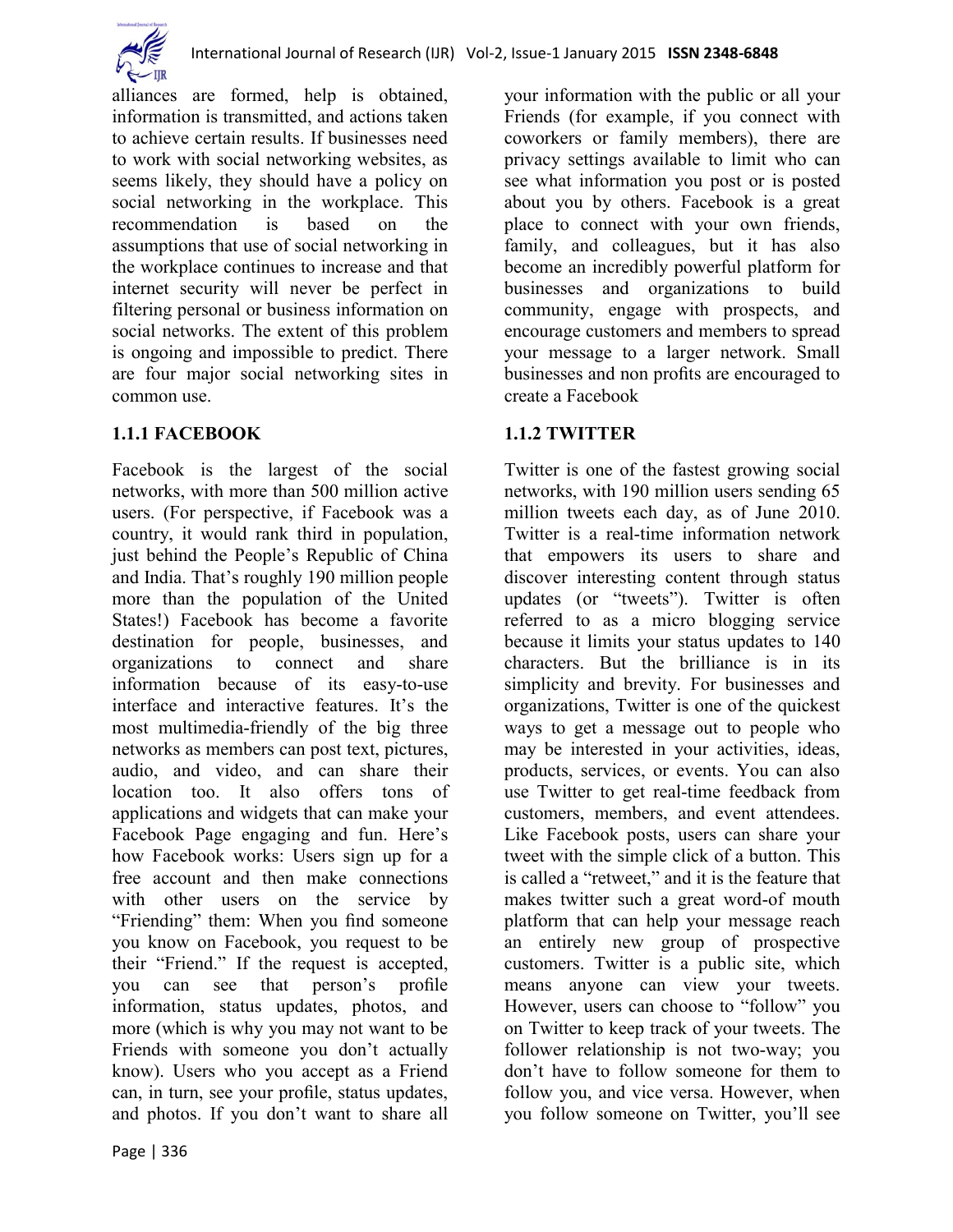

his or her tweets in real time on your private Twitter feed, including updates from everyone else you follow. (If you follow many people, this can create a bit of "noise," especially if those people are heavy users of the site.) While you can only send private "direct messages" to people who follow you, you do not need to follow a user to send a public message to them; just include the handle (@username) in your tweet and it will show up in that user's feed. This is called " $@$ reply" or "mention." You may discover that customers are already talking about you on Twitter by indexing your name with the " $\hat{a}$ " symbol or the "#" symbol. Twitter is a great way to get real-time feedback from your customers and to discover what people are saying about you, your competition, industry, or any keyword that is relevant to you. You can see what people are saying about any topic in real time using Twitter's search tools (http://search.twitter.com).

### **1.1.3 LINKEDIN**

LinkedIn is the most "professional" social network of the Big Three and is most popular with business-to-business users and those looking for jobs. Individual users' profiles are tantamount to an online resume (complete with recommendations and endorsements) and, like Facebook; connections between users must be confirmed by both parties. Businesses and organizations can create profile pages that outline the who, what, and where of their operations, and in fact, many businesses use it to recruit (and check references) for new hires. (Constant Contact's LinkedIn page is here:

http://www.linkedin.com/companies/constan t-contact)Two of the biggest benefits of LinkedIn are the community ("Groups") and question areas, which tend to be more professional in nature than those found on Facebook or Twitter. (It's one reason why LinkedIn is most popular with a business-tobusiness audience, rather than a business-toconsumer audience.) Answering questions in your area of expertise is a great way to establish you and your business or organization as an expert. LinkedIn is highly recommended for promoting a business-to business event or communication since it is a professionally-oriented network.

### **1.1.4 MYSPACE**

MySpace was started in August 2003. It is more directed toward the musically inclined. This social networking website is no longer solely for social networking. It is more about connecting different bands and groups, rather than connecting individuals. The membership for MySpace is about 126 million. Joining the social networking trend in March 2006, Twitter is the most immediate of the four big social networking websites. It has become a self-promotional tool used by celebrities. For those who like to "follow" their favorite celebrities, they can get instant updates about where their favorite singer or actor is, what they are doing, how they are feeling, etc. Twitter has around 10 million members. MySpace was one of the first social networking sites to rocket to popularity. Today, the site is populated mainly by younger users; the majority is under the age of 35, according to Quant cast. MySpace is a place for promotion, which is why it's still used heavily by musicians, club promoters, and public personalities.

#### **1.1.5 BLOGS**

A blog, by definition, is a web log, where you can post anything you want. It is usually set up as a separate website or an extension of your website, and is often used as a platform to update the world with content that you may not want primarily displayed on your website's homepage, such as your opinions, news, events, product reviews, your email newsletter archive, or anything you want to share with your customers and prospects. There are a lot of blogging platforms that make it easy for you to write,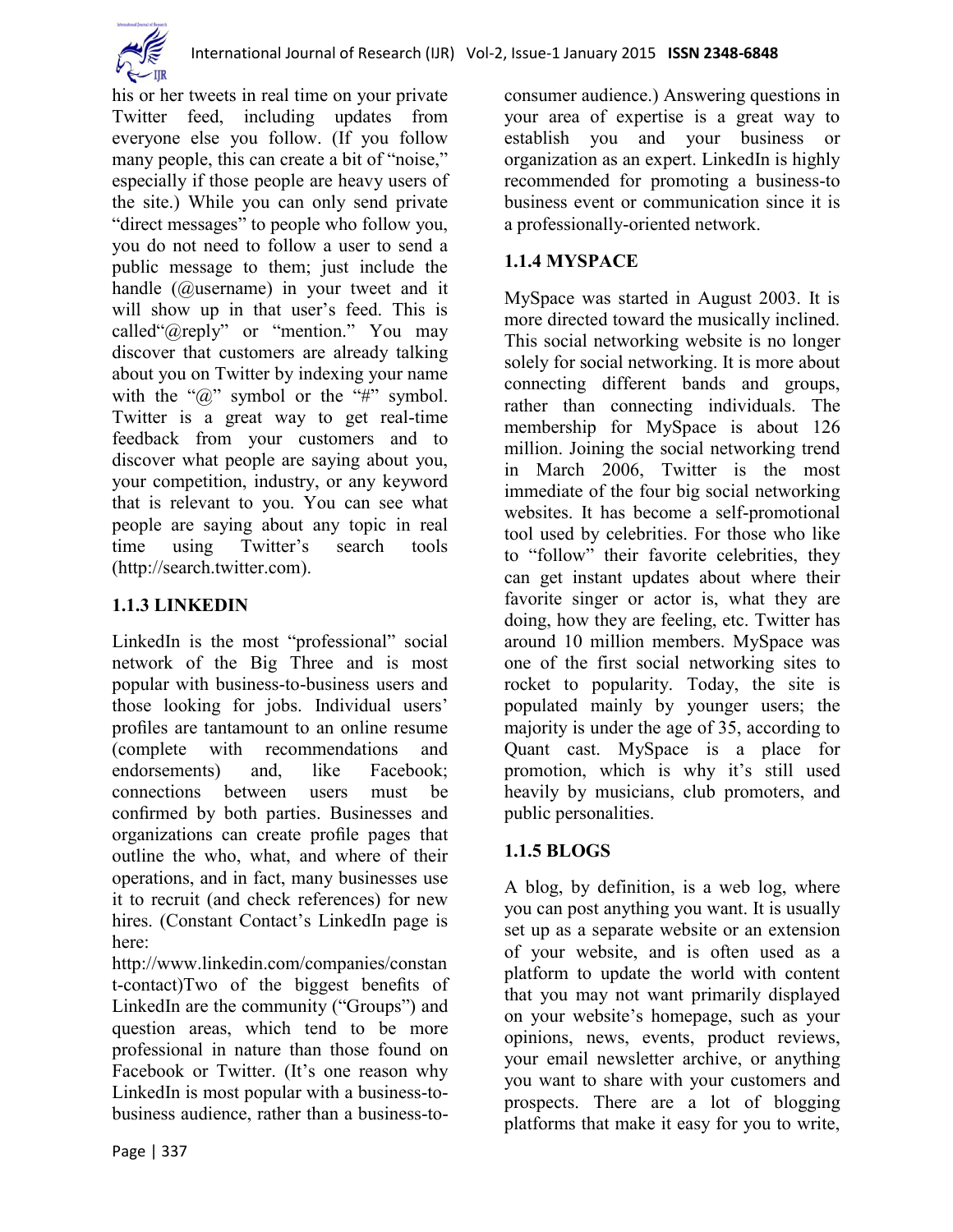

categorize, and publish posts. (We like Word Press, Blogger, Type Pad, and Posterous for their simplicity.)

#### **1.1.6 FLICKR**

A popular photo-sharing community, Flickr is a great place to host photos and share them with a wide audience. Posting photos to sites like Flickr is a great way to show the world that there are real faces behind your brand. Flickr is free and can also give you a search engine optimization boost by linking your photos to your website. Note that free accounts do have monthly upload and other limitations. If you host an event or manage a group where multiple people are taking photos, you can set up a "group" on Flickr

that serves as a central source for everyone's pictures. Note that you must have a Flickr account to contribute to a group, but you do not need an account to view photos.(Other popular photo-sharing sites include Facebook, Picasa, Photo Bucket, and Smug Mug. There are also a number of niche photo sharing sites where you can share your photos with other users who share a common interest.)

**1.2 TRAFFIC RANK OF SOCIAL NETWORKING SITES: -** The list of ten most popular social networking sites based on their Alexa global traffic rank and traffic rank from Compete and Quant cast is shown in Table 1.1.

| <b>SOCIAL NETWORKING</b><br><b>SITES IN THE WORLD</b><br><b>RANK</b> | <b>SITES</b>    | <b>ESTIMATED UNIQUE</b><br>MONTHLY VISITED |
|----------------------------------------------------------------------|-----------------|--------------------------------------------|
| $\mathbf{1}$                                                         | Facebook        | 550,000,000                                |
| $\overline{2}$                                                       | Twitter         | 95,800,000                                 |
| 3                                                                    | MySpace         | 80,500,000                                 |
| $\overline{4}$                                                       | LinkedIn        | 50,000,000                                 |
| 5                                                                    | Ning            | 42,000,000                                 |
| 6                                                                    | Tagged          | 30,000,000                                 |
| $\overline{7}$                                                       | Classmates      | 29,000,000                                 |
| 8                                                                    | Hi <sub>5</sub> | 27,000,000                                 |
| 9                                                                    | Myyearbook      | 12,000,000                                 |
| 10                                                                   | Meetup          | 8,000,000                                  |

**Table 1.1: - Traffic rank of social networking sites**

According to ComScore, a leader in measuring the digital world, 84 percent of India's total internet visitors are users of SNS. India is the seventh largest market worldwide for social networking after the U.S., China, Germany, Russian Federation, Brazil and the U.K. Facebook captures the top slot among SNS in India with 20.9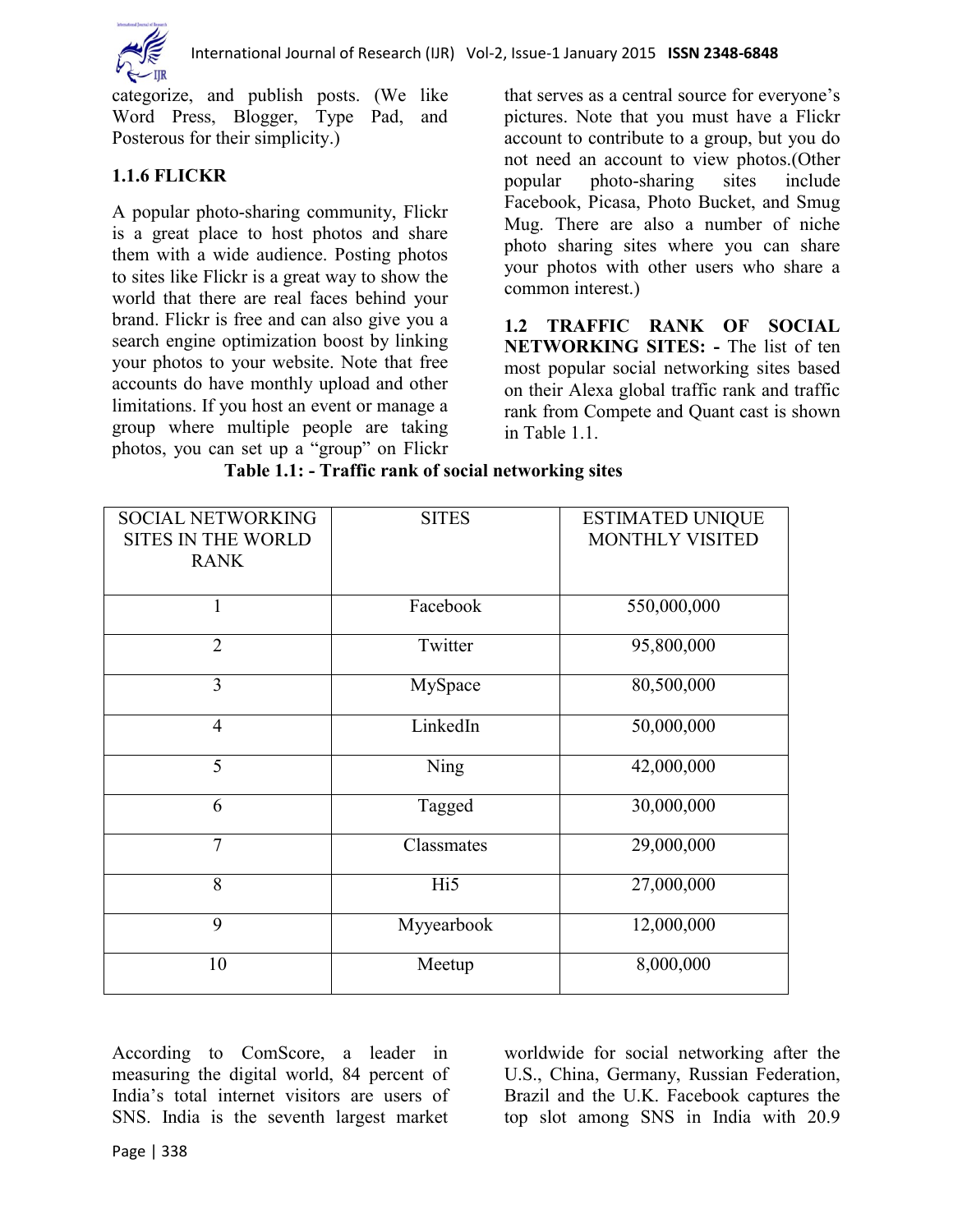

million visitors. Interestingly, Indian social networking audience has increased by 43 percent within 2009-10 ("Facebook captures top," 2010). Mark Zuckerberg"s Facebook, initially launched for Harvard students, is today the most used social networking site by worldwide users. With more than 500 million active users, it is the third largest country after China and India. People spend over 700 billion minutes per month on Facebook and 70 percent of users are from

# **PROBLEM FORMULATION**

Before developing research we keep following things in mind so that we can develop powerful and quality research.

# **3.1 NEED OF THE STUDY**

The main aim of this study is to critically analyze the social networking sites and to find out their impact on social and personal life. Do these social networking sites isolate people and truncate their relationships? Or are there benefits associated with being connected to others in this way? The study also tries to find out the type of media they are using to contact for the networking and their preference in online social networking sites. It also finds out how they are behaving in the groups and associations. Social **OBJECTIVE**

The objective to the study to critically analysis of social networking sites and to find their various impacts on social and personal life like:

- To study the Personal Privacy
- To study the Impact on studies

# **RESEARCH METHODOLOGY**

## **4.1RESEARCH METHODOLOGY**

Page | 339 The research design used for the study is descriptive. This study provides information outside United States. Interestingly, an average user has 130 friends on Facebook ("Facebook statistics,"). But is this the true picture of social networking sites? Is everything going fine in the world of social networking? What about the futures of its users? Are they happy with the virtual life or it is making their life hell? The above questions have been discussed with a critical analysis of available facts.

networking is beneficial for its users for their future contacts among themselves. Nowadays, many social networking sites are available around the globe; mainly youth focused sites like Facebook.com and MySpace. Many people are now using different types of media according to their status of life to spend their time, such as mobile phones, television, the Internet. They are updating their knowledge through online activities like E-mail, IM, online research, online communities, etc. Previously, peoples used to spend their time in different groups like sports associations, neighborhood groups like friends' birthday parties and so on. But, nowadays they want to enjoy their maximum time with their friends forming a network. So we are tries to find out the pros and cons of these social networking sites.

- To study its affects Work Productivity
- To study Social networking sites Addiction disorder
- To study how it's helping users
- Social Networking sites build or destroy relationships.
- To study its affects on personal and social life.

about the relationship among the users about their social and personal life i.e., how they are developing social networking among their friends and the families.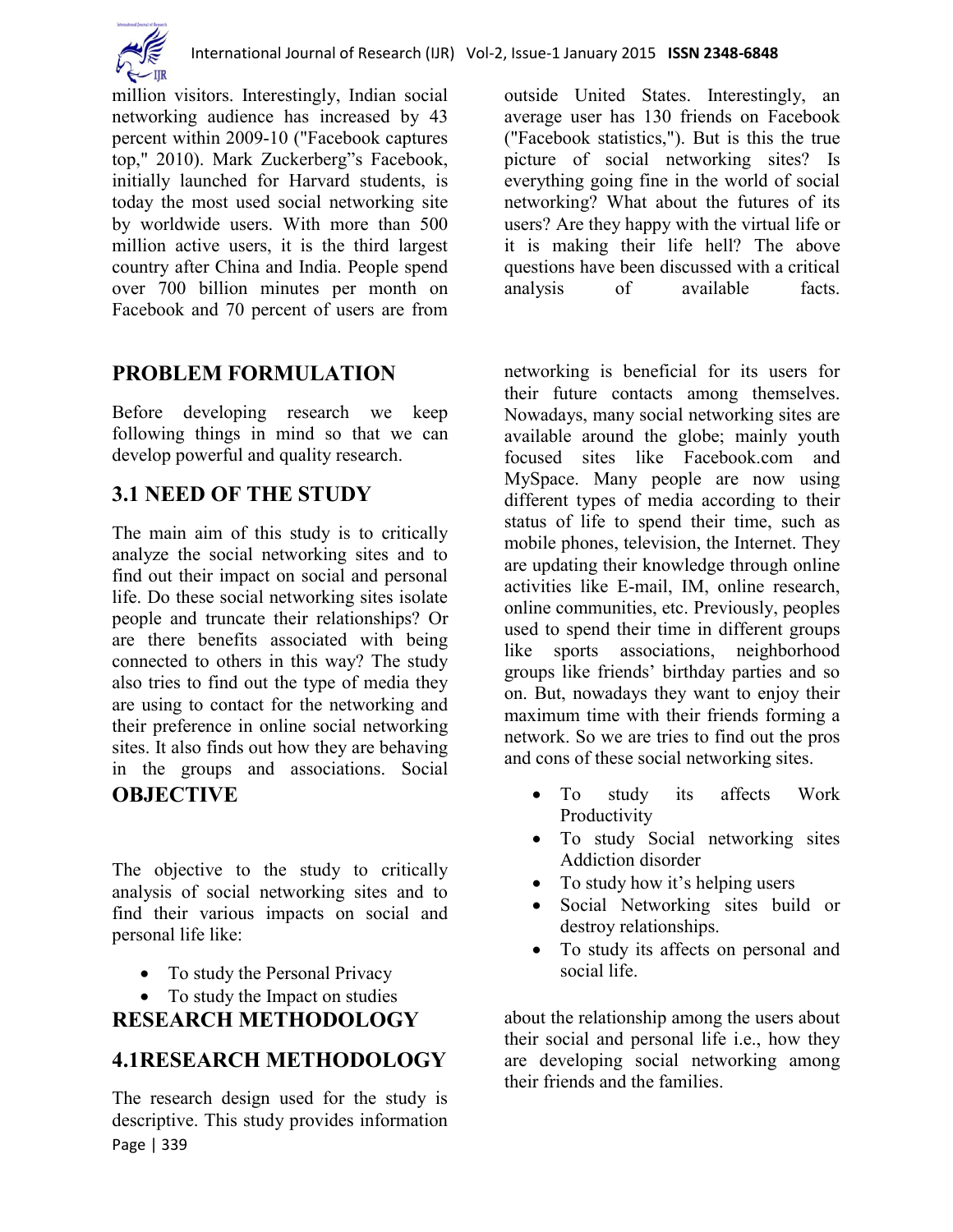

The descriptive research includes surveys and fact-finding enquiries of different kinds. The major purpose of descriptive research is the description of existing state of affairs. In social science and business research, we quite often use the term ex post facto research for descriptive research studies. The methods of research utilized in descriptive research are survey methods of all kinds

In this study, both primary and secondary data have been used. For the primary data, a structured questionnaire consisting of closeended questions to extract the view points of the respondents has been used. For the secondary data, the data have been extracted from different magazines, journals, newspapers and websites.

# **4.2 PRIMARY**

Primary data can be collected either through experiment or through survey. If the researcher conducts an experiment, he observes some quantitative measurements, or the data, with the help of which he examines the truth contained in his hypothesis. But in the case of a survey, data can be collected either through observation or through direct communication with respondents in one form or another or through personal interviews. This, in other words, means that there are several methods of collecting primary data, particularly in surveys and descriptive researches, important ones are:

- 1. observation method
- 2. interview method
- 3. through questionnaires
- 4. through schedules

#### **4.2.1 INTERACTION WITH PEOPLES BY FILLING UP OF QUESTIONNAIRES**

This method of data collection is quite popular, particularly in case of big enquiries. It is being adopted by private individuals, research workers, private and public organizations and even by governments. In this method a questionnaire is sent to the persons concerned with a request to answer the questions printed or typed in a definite order on a form or set of forms. The questionnaire is mailed to respondents who are expected to read and understand the questions and write down the reply in the space meant for the purpose in the questionnaire itself. The respondents have no answer the questions on their own.

A. Questionnaire is enclosed (Annexure A)

# **4.2 SECONDARY**

Secondary data means that are already available i.e., they refer to the data which have already been collected and analyzed by someone else. When the researcher utilizes secondary data, then he has to look into various sources from where he can obtain them. In this case he is certainly not confronted with the problems that are usually associated with the collection of original data. Secondary data may either be published data or unpublished data. Usually published data are available in:

- 1. Technical and Trade Journals
- 2. Books, Magazines and Newspapers
- 3. Reports prepared by research scholars, universities, economists, etc. in different fields
- 4. Public Records and Statistics, Historical Documents, and other sources of published information.

The sources of unpublished data are many: they may be found in diaries, letters, unpublished biographic and autobiographic and also may be available with scholars and research worker, trade associations, labour bureaus and other public/private individuals and organizations.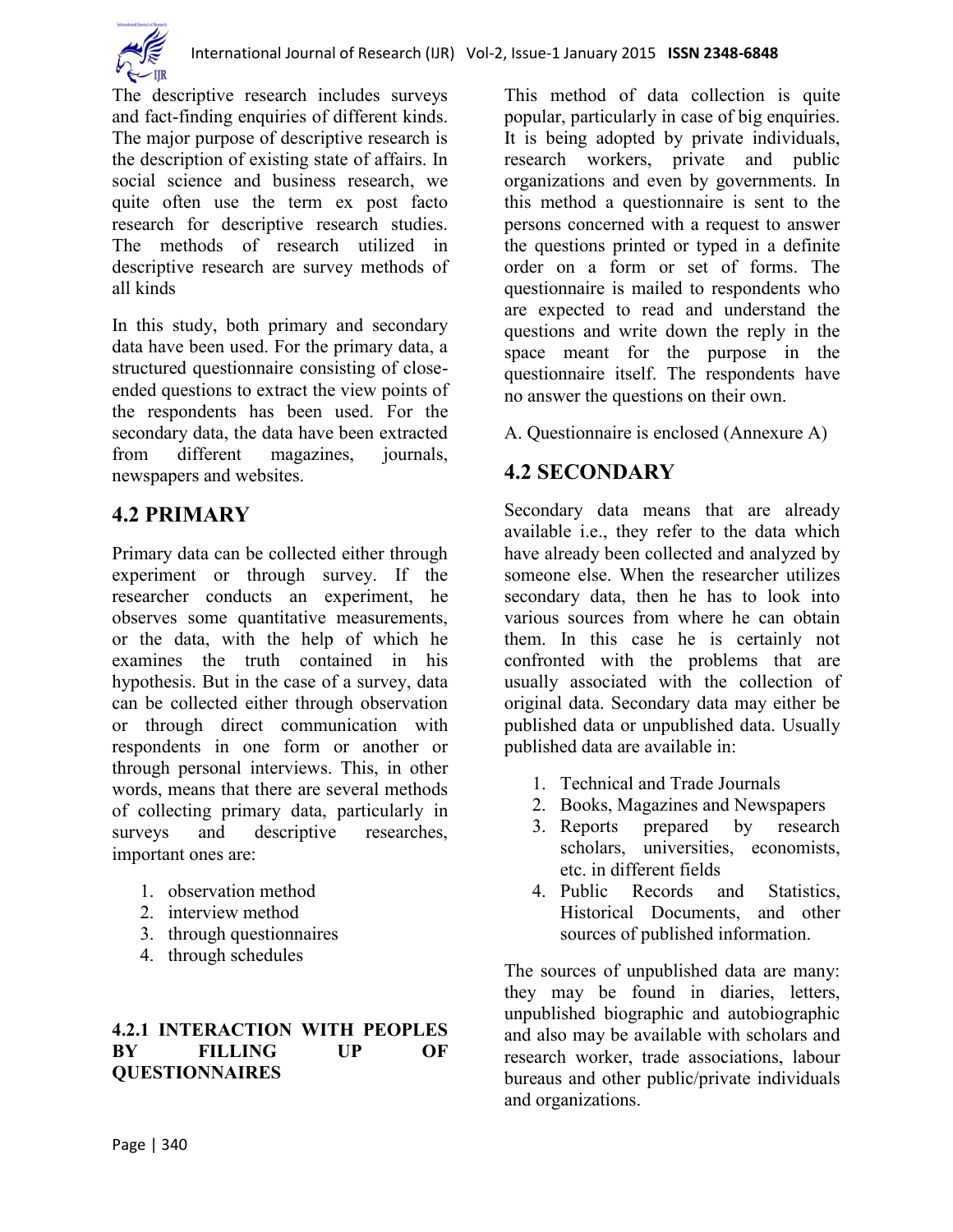

# **EXPERIMENTAL RESULTS**

## **DATA INTERPRETATION**

The questionnaires are constructed and adopted to solicit information about **5.1 OBSERVATION AND FINDING**

critically analyze the social networking sites and to find out their impact on social and personal life. In this study 350 responses are collected through survey method and then analyze it.



### **Fig 5.1 – GENDER**

#### **Male: - 84% Female: - 16%**



#### **Fig 5.2: - Education**

 **Secondary & Higher Secondary: - 20% Graduate: - 30% Post Graduate: - 50%**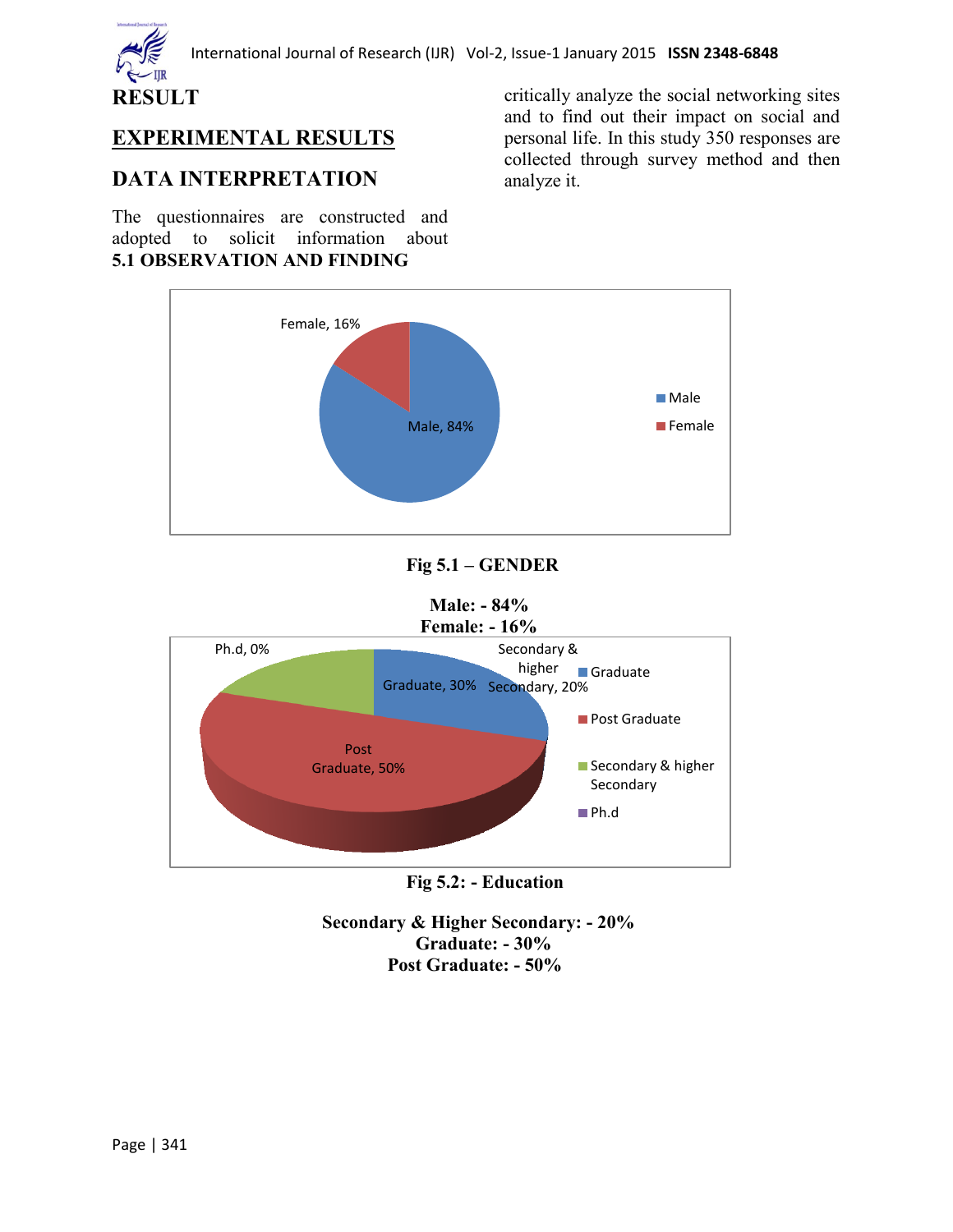

**Fig 5.3: - Age category of respondents**

| $15-25: -40\%$   | $25 - 35: -45\%$ |  |  |  |
|------------------|------------------|--|--|--|
| $35-45: -10\%$   | $45 - 55: -5\%$  |  |  |  |
| Above $55: -0\%$ |                  |  |  |  |

Question 1 (Q1) of the questionnaire asked do you use the internet to access online social networking sites? (Ex. Facebook, Twitter etc.) As shown in the table 5.1, the

study revealed that 346 respondents have internet access (99%) and very little minority of respondents (4) don't have internet access (1%).

**Table 5.1: Internet access of respondents**

| <b>Internet Access</b> | <b>Number</b> | Percentage |
|------------------------|---------------|------------|
| Yes                    | 346           | 99%        |
| Nc                     |               | 10/0       |
| Total                  | 350           | 100%       |

Question 2, 3 (Q2, Q3) of the questionnaire asked which type of online social networking sites do you access and popularly most? As shown in the table 5.2, the study revealed that 256 respondents are interested in Facebook (73%), 33 respondents are interested in Twitter (10%), 15 respondents are interested in Orkut (4%), 25 respondents are interested in LinkedIn (7%) and 4 respondents are interested in other sites (1%). The social networking sites access popularly most study revealed that 259 respondents are interested in Facebook (74%), 29 respondents are interested in Twitter (8%), 19 respondents are interested in Orkut (6%), 8 respondents are interested in Google+ (2%), 33 respondents are interested in LinkedIn (9%), 2 respondents are interested in other sites (1%).

|  |  |  |  |  | Table 5.2: Which types of social networking sites do you access and mostly access? |
|--|--|--|--|--|------------------------------------------------------------------------------------|
|--|--|--|--|--|------------------------------------------------------------------------------------|

| <b>Category Sites</b> | <b>SNS Access No</b> | $%$ Age | <b>Mostly Access</b> | %Age |
|-----------------------|----------------------|---------|----------------------|------|
| Facebook              | 256                  | 73%     | 75Q                  | 74%  |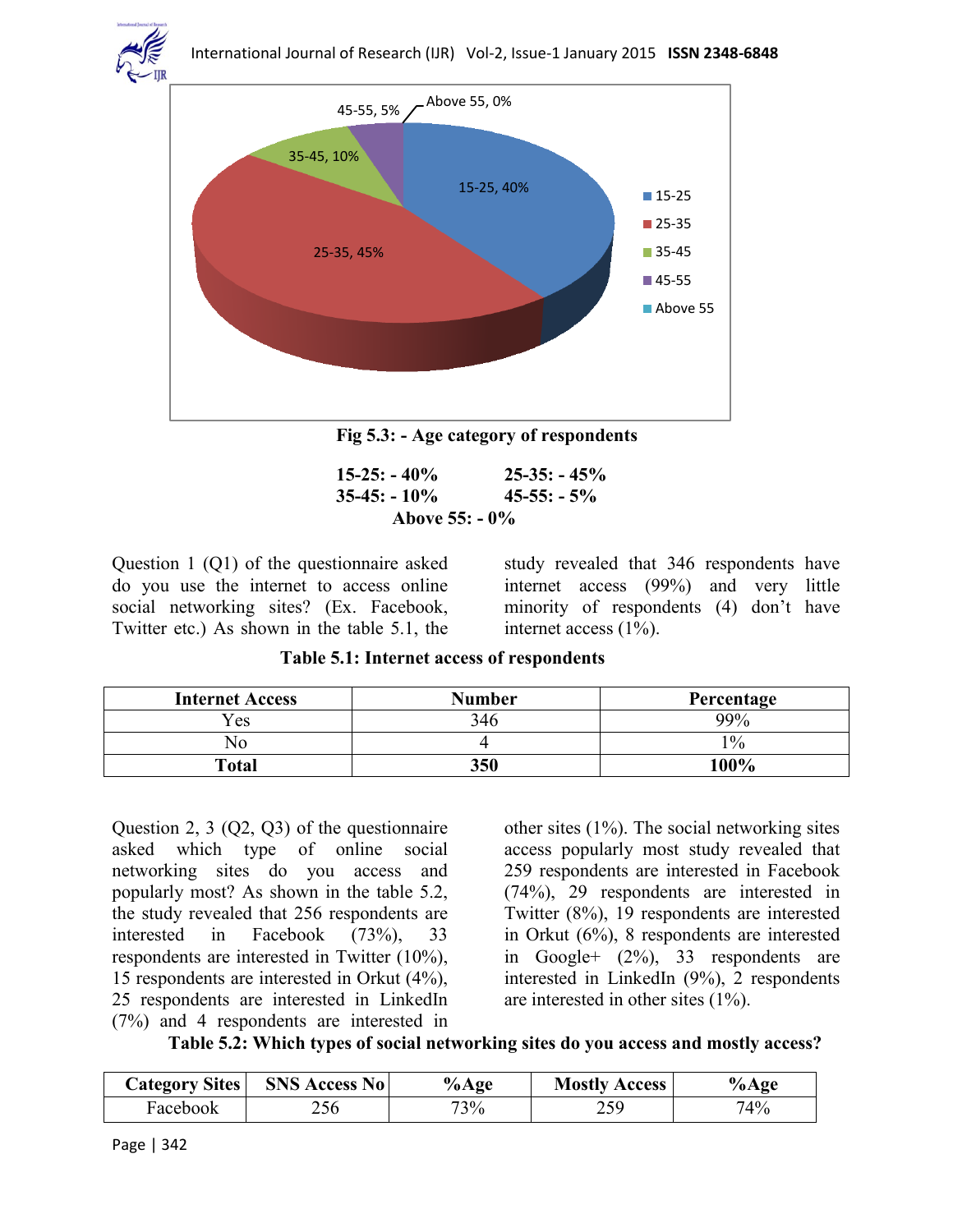| International Journal of Research (IJR) Vol-2, Issue-1 January 2015 ISSN 2348-6848 |     |       |     |       |  |  |
|------------------------------------------------------------------------------------|-----|-------|-----|-------|--|--|
| Twitter                                                                            | 33  | 10%   | 29  | 8%    |  |  |
| Orkut                                                                              |     | 4%    | 19  | 6%    |  |  |
| $Google+$                                                                          |     | 5%    |     | $2\%$ |  |  |
| LinkedIn                                                                           | 25  | 7%    | 33  | 9%    |  |  |
| Other                                                                              |     | $1\%$ |     | $1\%$ |  |  |
| <b>Total</b>                                                                       | 350 | 100%  | 350 | 100%  |  |  |

Question 4 (Q4) of the questionnaire asked if No to the Q1 why don't you use social networking sites? As shown in the fig 5.4, the study revealed that 4 respondents are not interested to use the social networking sites (1%).



Figure 5.4: - Why don't you use social networking sites?

Not Interested: - 1%

Question 5 (Q5) of the questionnaire asked how many social networking sites do you belong to? As shown in the fig 5.5, the study revealed that 273 respondents are used one social networking sites (78%), 51

respondents are used two social networking sites (15%) and 26 respondents are used more than two social networking sites (7%).



 $\mathscr{L}$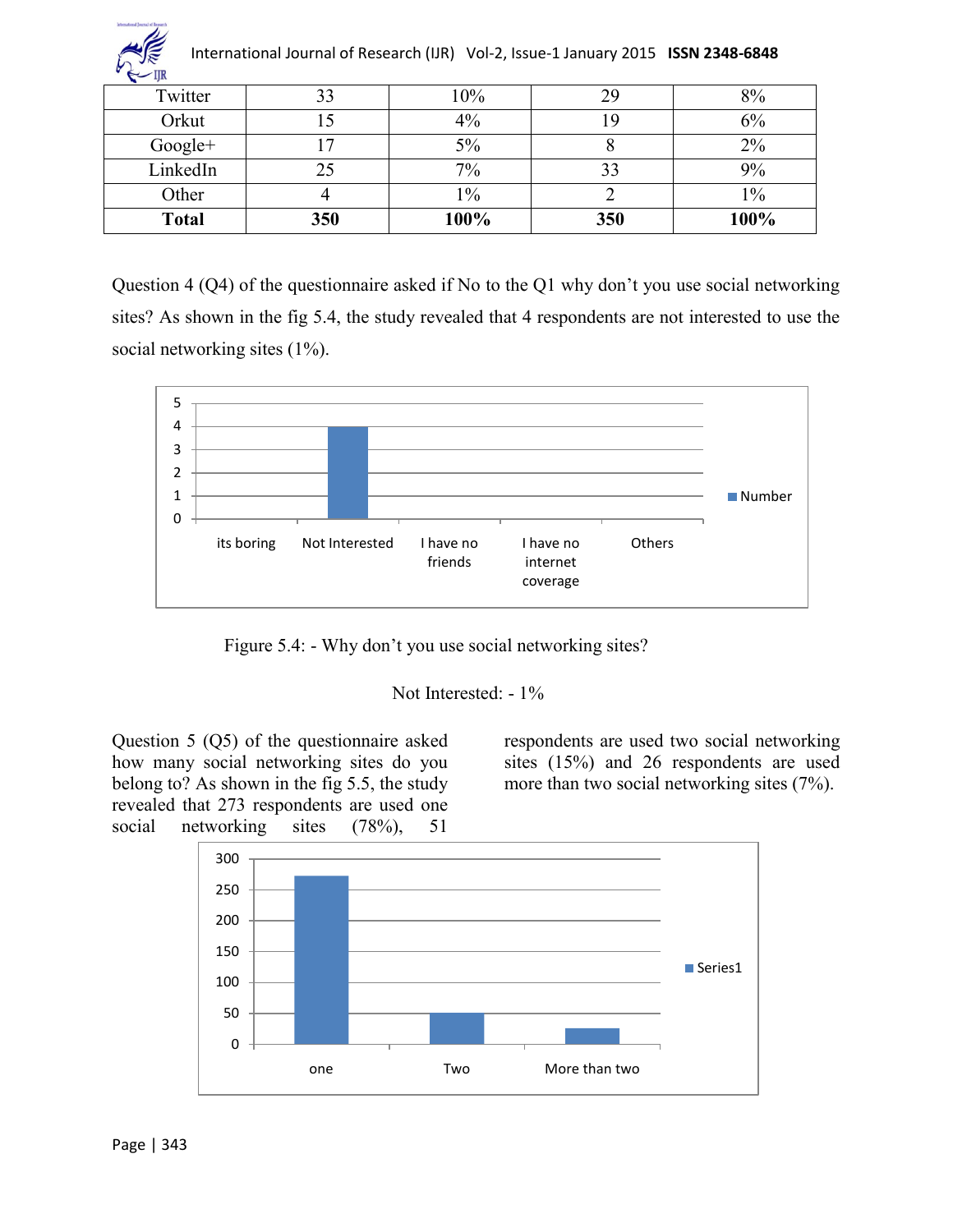

Figure 5.5: - How many social networking sites do you belong to?

One: 78%, Two: 15%, More than Two: 7%

Question 6 (Q6) of the questionnaire asked how long do you spend on these sites each time you visit? As shown in the fig 5.6, the study revealed that 51 respondents are spent time less than a hour  $(15\%)$ , 79% respondents are spent time 1-2 hour (23%),

96 respondents are spent time 2-3 hour (27%), 85 respondents are spent time 3-4 hour (24%) and 39 respondents are spent time more than 4 hours (11%) on the social networking sites.



Less than an hour: 15%, 1-2 hour: 23%, 2-3 hour: 27%

34- hour: 24%, More than 4 hours: 11%

Question 7 (Q7) of the questionnaire asked how often you go on these social networking sites? As shown in the fig 5.7, the study revealed that 17 respondents are open the sites once a month (5%), 56 respondents are open the sites once every two weeks (16%),

78 respondents are open the sites once weeks (22%), 83 respondents are open the sites 2-4 times every week  $(24\%)$ , 116 respondents are open the sites everyday  $(33%)$ .

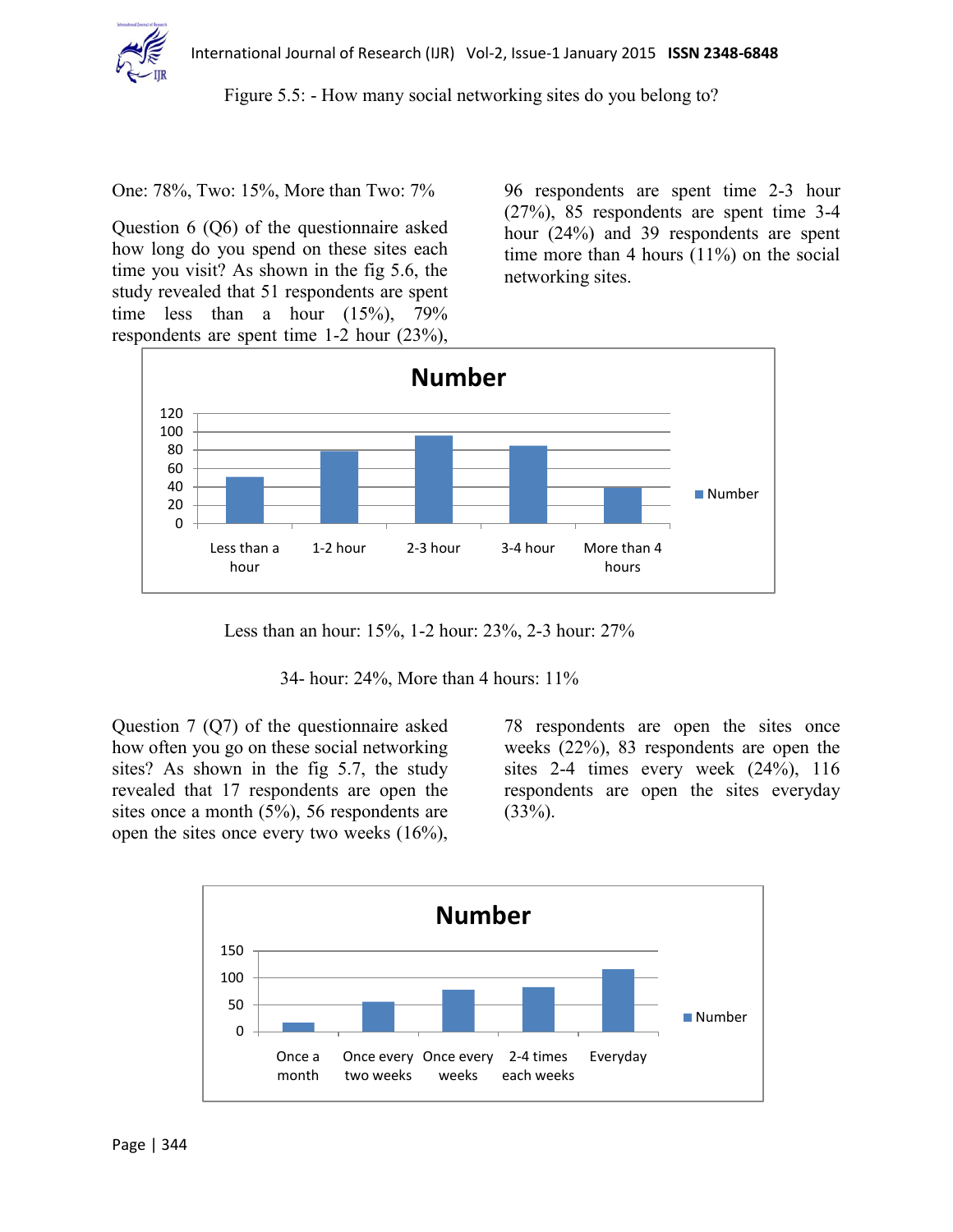

Figure 5.7: How often do you go on these social networking sites?

Once a month: 5%, Once every two weeks: 16%, Once every week: 22%

2-4 times each week: 24%, Everyday: 33%

Question 8 (Q8) of the questionnaire asked which time you mostly visit social networking sites? As shown in the fig 5.8, the study revealed that 13% respondents are visit the social networking sites 7 A.M to 10

A.M, 10% respondents are visit the social networking sites 10 A.M to 1 P.M, 11% respondents are visit the social networking sites 1 P.M to 4 P.M, 21% respondents are visit the social networking sites 4 P.M to 7 P.M, 29% respondents are visit the social networking sites 7 P.M to 10 P.M and 16 respondents are visit the social networking sites 10 P.M to 1 A.M.



Figure 5.8: Which time you mostly visit the social networking sites?

 7 A.M to 10 A.M: 13%, 10 A.M to 1 P.M: 10%, 1 P.M to 4 P.M: 11% 4 P.M to 7 P.M: 21%, 7 P.M to 10 P.M: 29%, 10 P.M to 1 A.M: 16%

Question 9 (Q9) of the questionnaire asked with whom do you have a maximum contact on social networking sites? As shown in the fig 5.9, the study revealed that 59 respondents are maximum contact on social networking sites is school friends (17%), 63 respondents are maximum contact on social networking sites is relatives (18%), 103 respondents are maximum contact on social networking sites is college friends (29%), 73 respondents are maximum contact on social networking sites is colleagues (21%), and 52 respondents are maximum contact on social networking sites is unknown person (15%).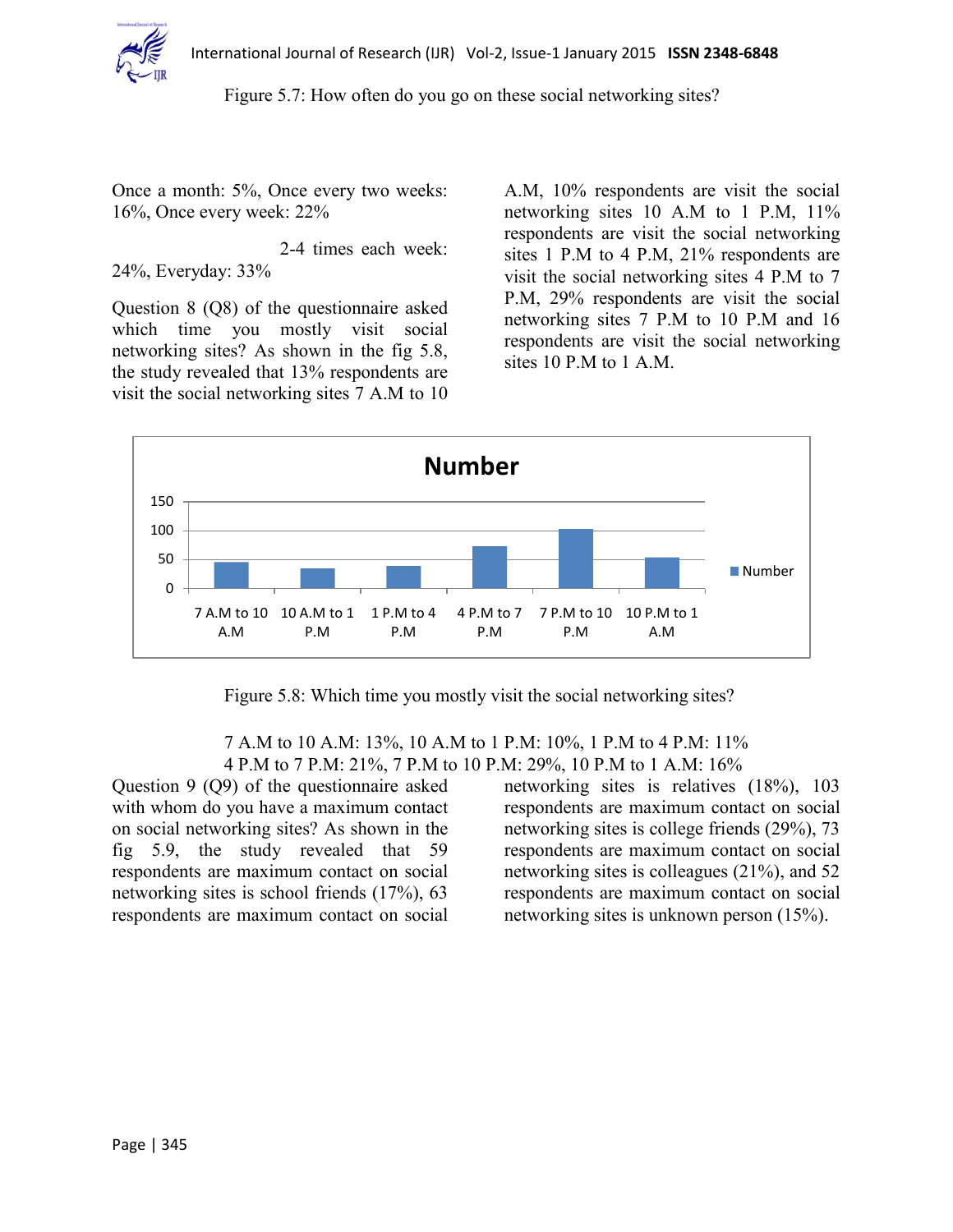



Figure 5.9: With whom do you have a maximum contact on social networking sites?

School Friends: 17%, Relatives: 18%, College friends: 29%,

Colleagues: 21%, Unknown person: 15%

Question10, 15, 16, 17, 19, 22 of the questionnaire asked the respondents feeling safe to your privacy, affect your friend group in real life, SNSs is kind of addiction to you, social accounts known to your parent, Cybercrime and feeling more security options in social networking sites, As shown in the table 5.3, the study revealed that 184 respondents are feeling safe to your privacy on social networking sites (53%) and 166 respondents are not feeling safe on social networking sites (47%), 198 respondents think that social sites affects on friend group in real life (57%) and 152

respondents think that social sites not affect on friend group in real life (43%), 210 respondents say yes social networking sites are kind of addiction (60%) and 140 respondents say no SNSs are not kind of addiction (40%), 125 respondents say yes his social account known to parents (36%) and 225 respondents say no  $(64\%)$ , 277 respondents know the word cybercrime (79%) and 73 respondents are not know about it (21%), 188 respondents say yes feeling more security option on SNSs (54%) and 162 respondents say no feeling more security option on SNSs  $(46%)$ .

**Table 5.3: - SNS analysis of privacy, kind of addiction, security and cybercrime.**

| Question                                           | Response       | Number | Percentage |
|----------------------------------------------------|----------------|--------|------------|
| Are you feeling safe to your privacy on social     | Yes            | 184    | 53%        |
| networking sites?                                  | N <sub>0</sub> | 166    | 47%        |
| Is being on social sites affect your friends group | Yes            | 198    | 57%        |
| in real life?                                      | N <sub>0</sub> | 152    | 43%        |
| What do you think is social networking sites is    | Yes            | 210    | 60%        |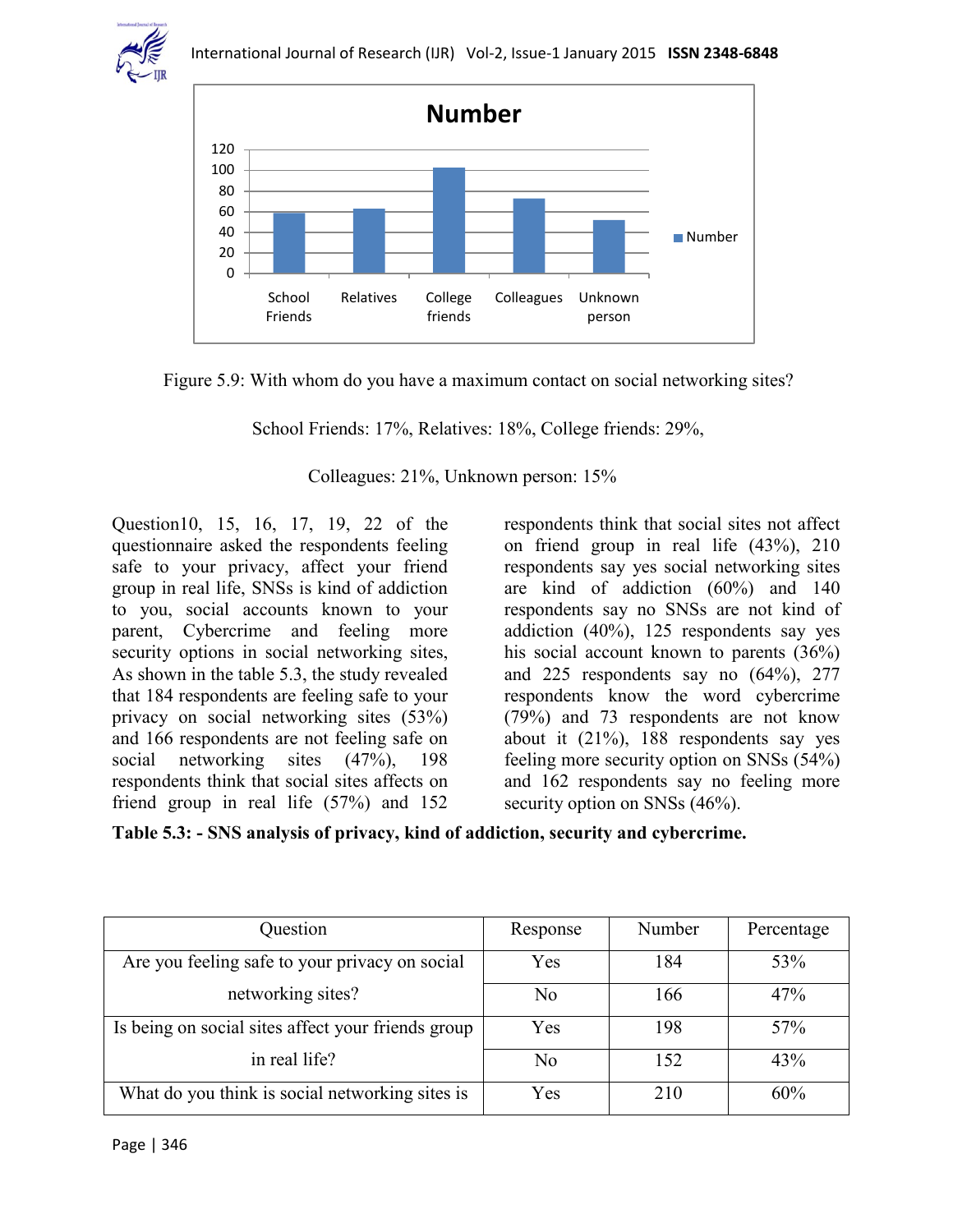

| $-$ y <sub>n</sub>                             |                |     |     |
|------------------------------------------------|----------------|-----|-----|
| kind of addiction to you?                      | N <sub>0</sub> | 140 | 40% |
| Is your social accounts known to your parents? | Yes            | 125 | 36% |
|                                                | N <sub>0</sub> | 225 | 64% |
| Are you aware about the word "Cybercrime" on   | Yes            | 277 | 79% |
| Social Network?                                | N <sub>0</sub> | 73  | 21% |
| Are you feeling there will be more security    | Yes            | 188 | 54% |
| option in social networking sites?             | N <sub>0</sub> | 162 | 46% |

Question 11 (Q11) of the questionnaire asked for what purpose do you visit the social networking sites and what is importance of that? As shown in the fig 5.10, the study revealed that 113

respondents keeping in touch with friends (32%), 95 for time spending (27%), 79 for making new ideas (23%) and 63 for sharing new ideas (18%) purpose for visit the social networking sites.



Figure 5.10: For what purpose do you visit the social networking sites and what is important of that?

> Keeping in touch with friends: 32%, Time spending: 27%, Making new friends: 23%, Sharing new idea: 18%

Question 12 (Q12) of the questionnaire asked for think about your friends, how many of them are on your social networking site account? As shown in fig 5.11, the study revealed that 25 respondents for 15-25, 23

respondents for 25-35, 151 respondents for 35-45, 96 respondents for 45-55 and 55 respondents more than 55 for social networking sites account.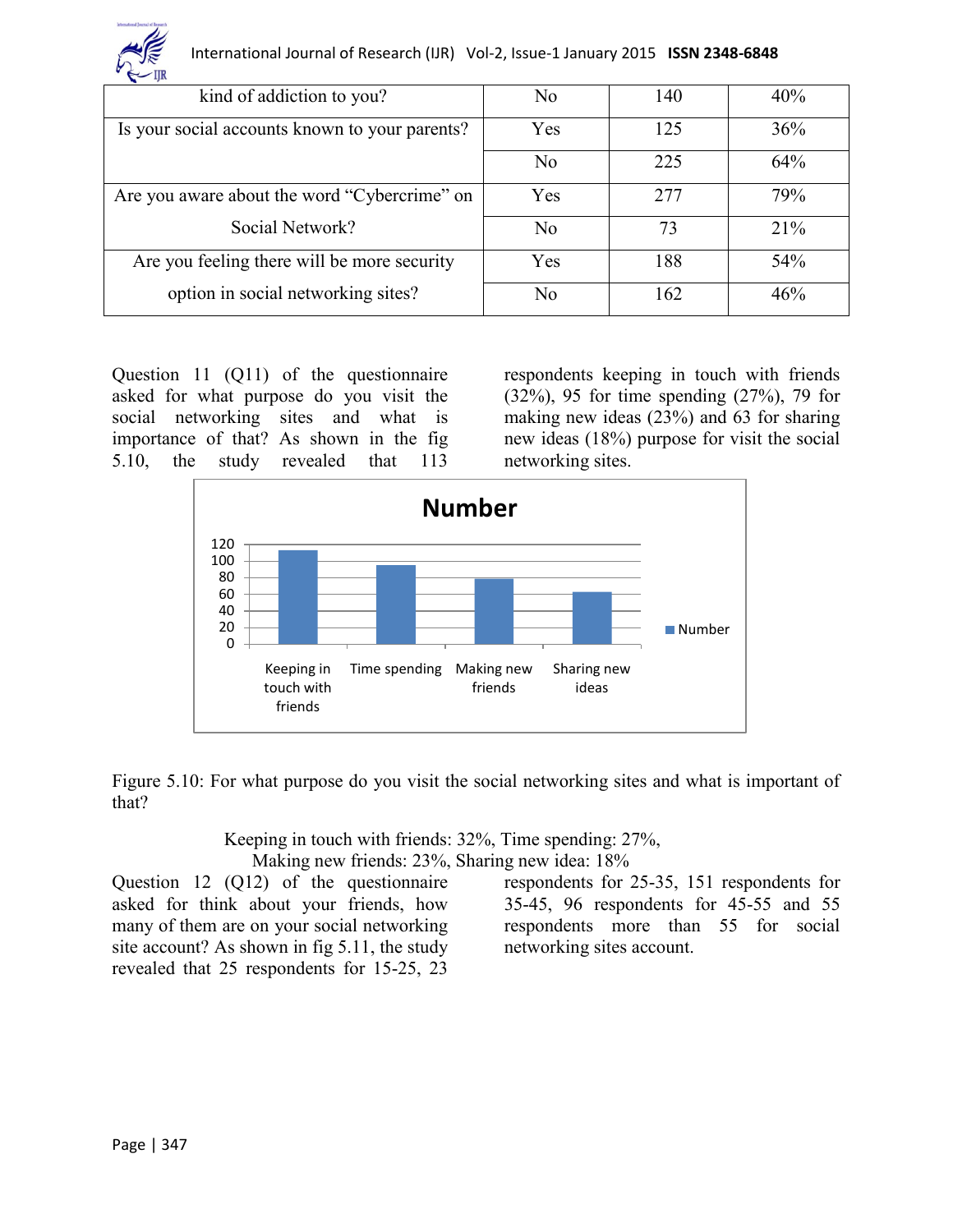



Figure 5.11: Think about your friends, how many of them are on your social networking site account?

 15-25: - 7%, 25-35: - 7%, 35-45: - 43%, 45-55: - 27%, More than 55: - 16%

### **CONCLUSION AND FUTURE WORK**

This chapter is based upon the conclusion of what we have done so far and how the system can be further enhanced with an increase in requirements.

#### **6.1 CONCLUSION**

The study concludes that respondents spend at least one or two hour a day online and the most popular SNS for them is Face book. The three top-used social media tools are Face book, Twitter and LinkedIn; the top four reasons for using social media tools are for social engagement, direction communication, instant messaging, and relationship building. Even though respondents aware about cybercrime but most of them are not understand the meaning of phishing, vishing and cyber squatting. The respondents think that social networking sites are created a positive impact on their personal and social life. Social networking sites are also affecting on their work productivity and studies.

The growth of social networking sites shows a significant change in the social and personal behavior of internet users. SNS has become an essential medium of communication and entertainment among the young adults. Though it has started to affect the daily activities of normal human beings, the popularity of SNS is not going to reduce in near future. Everything in this world can be used for a bad purpose as well as for good. It's us who can make the difference and utilize social networking sites wisely for the benefit of developing social bonds across the geographical borders. However, nefarious act of cyber criminals discussed in the article has to be brought to the fore and stringent measures should be taken to curb the menace. Cyber laws have to be fortified with advancement of rules as if violators cannot escape committing a crime, at the cost of societal values.

#### **6.2 FUTURE SCOPE**

These results show that the interaction of trust and privacy concern in social networking sites is not yet understood to a sufficient degree to allow accurate modeling